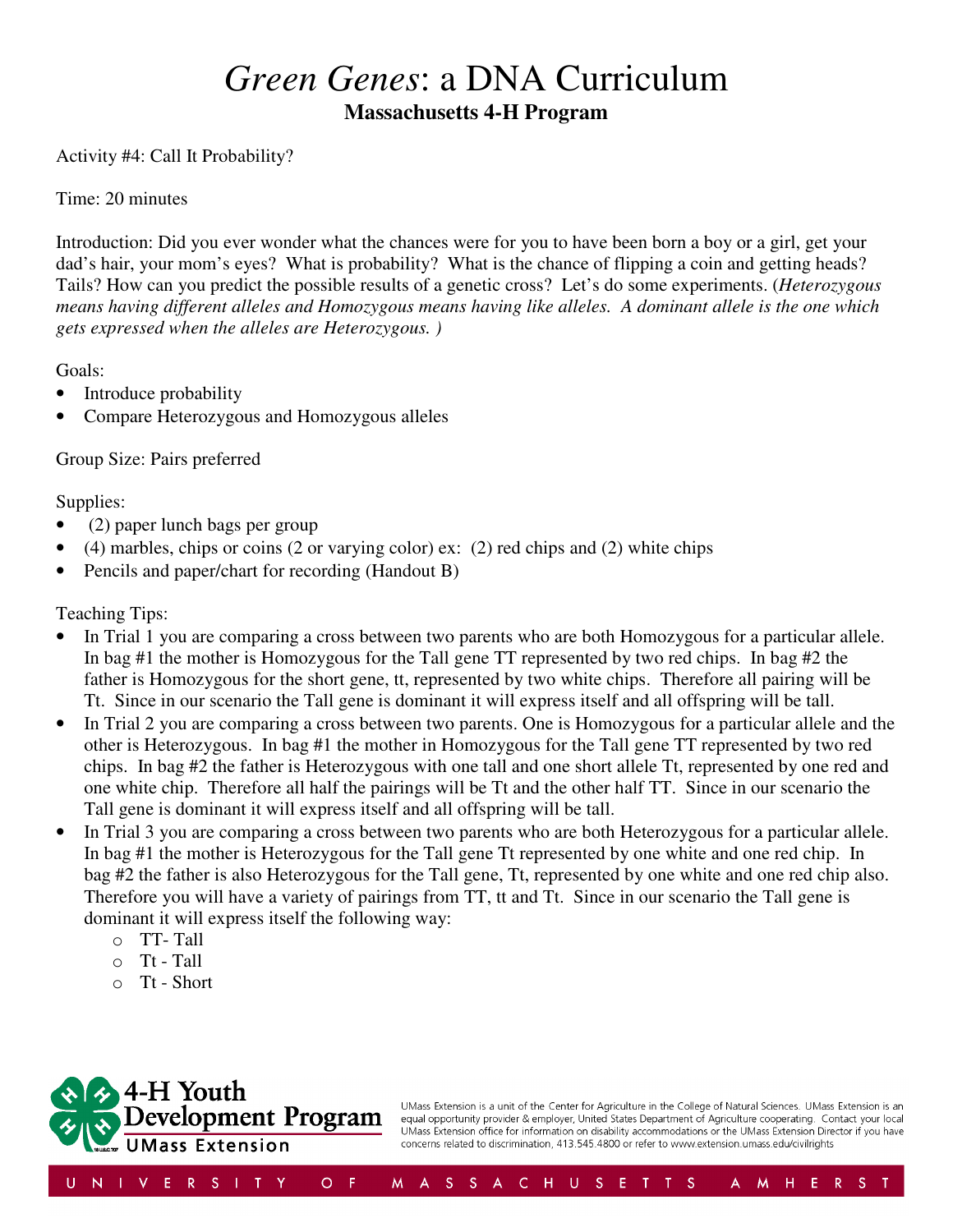Directions:

- Optional: Start by flipping a coin 100 times and count how many heads  $\&$  tails. Discuss your results.
- Next: Take two small paper bags (lunch size) and then some marbles, plastic chips or other objects you have handy. (You will need several each of two colors) Label one bag #1 for the female and the #2 for the male parent. We will start looking at some of the traits. Gregor Mendel looked at in pea plants.
- Now for each Trial (1-3) take 10 samples of potential crosses by taking one marble from each bag. Record your results and then place them back in the bag and the repeat until 10 samples are done.
- Trial 1: Place two objects of the same color in bag #1 (two red chips) and two objects of another color in bag #2 (two white chips). The red will represent the T gene for Tall that is dominant and the white will represent the t gene for short that is recessive.
- Trial 2: Place two objects of the same color in bag #1 (two red chips) and one red chip and one white chip in bag #2
- Trial 3: Place one red chip and one white chip in bag #1 and bag #2

Reflect: (The youth should be able to relate to the terms Homozygous and Heterozygous.)

- What does trial 1 represent?
- What does trial 2 represent?
- What does trial 3 represent?
- What where your findings?
- Ask if anyone is familiar with a Pugent Square.
- How does this compare to using a Pugent Square? Why?

Apply:

- How could you use this information/ process to determine the alleles of a parent? (Homozygous or Heterozygous)
- Would you need to set up an experiment for co-dominance? What about sex-linked?



UMass Extension is a unit of the Center for Agriculture in the College of Natural Sciences. UMass Extension is an equal opportunity provider & employer, United States Department of Agriculture cooperating. Contact your local UMass Extension office for information on disability accommodations or the UMass Extension Director if you have concerns related to discrimination, 413.545.4800 or refer to www.extension.umass.edu/civilrights